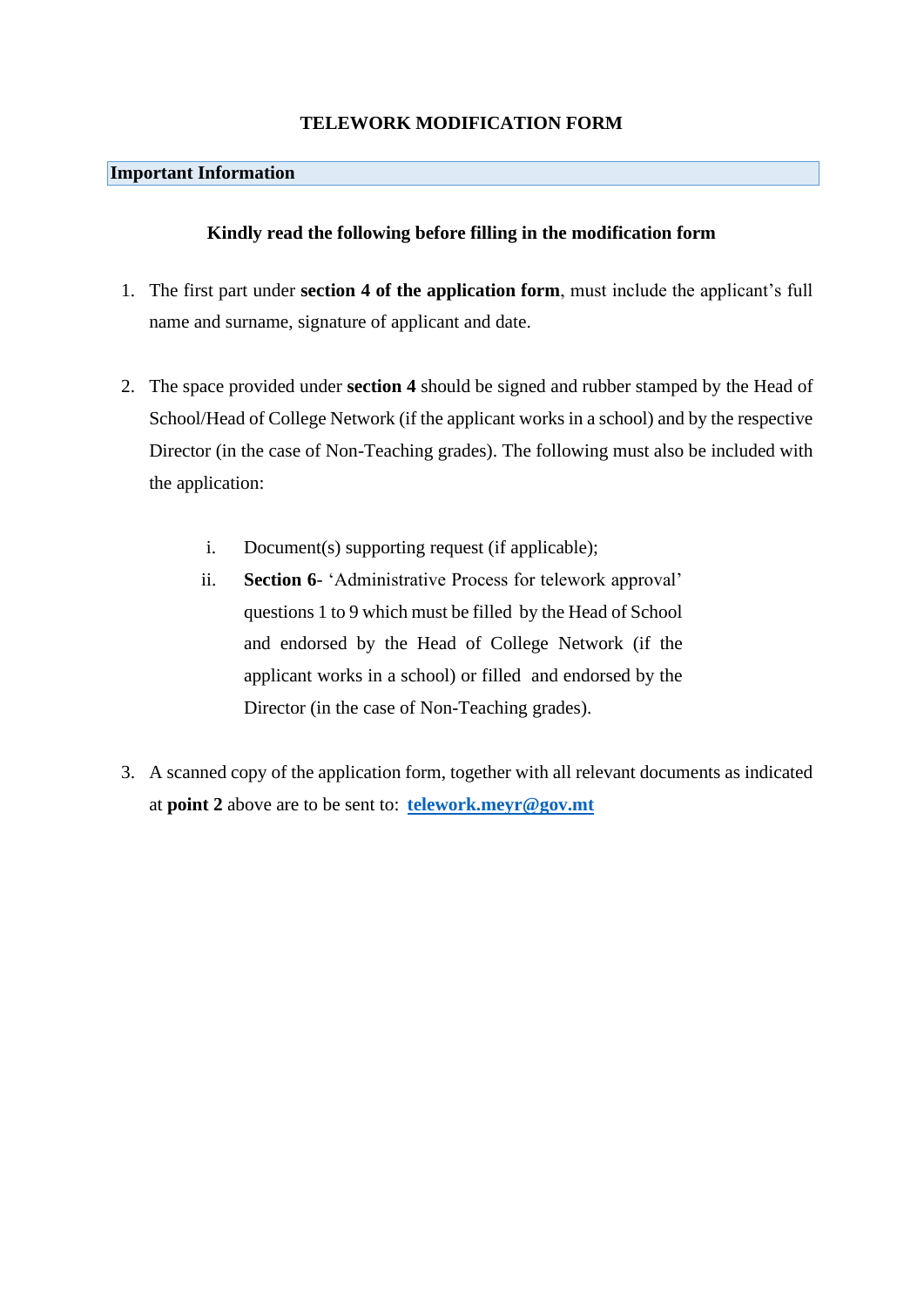### MODIFICATION FORM

(To be used during the effective period of the Telework Agreement)

|                                                                                     | Date of receipt |
|-------------------------------------------------------------------------------------|-----------------|
| Date of request:<br>(applications should be made at least one (1) month in advance) |                 |

# SECTION 1: APPLICANT'S DETAILS (to be completed by the applicant) Name: ID Card No.: Surname: Surname: Surname: Surname: Surname: Surname: Surname: Surname: Surname: Surname: Surname: Surname: Surname: Surname: Surname: Surname: Surname: Surname: Surname: Surname: Surname: Surname: Surname: Surname: Surnam Ministry/Entity: Department/ Directorate:

Grade/Position

E-mail:

Home/Mob:

| Request:                                                                                                                    |  |  |
|-----------------------------------------------------------------------------------------------------------------------------|--|--|
|                                                                                                                             |  |  |
|                                                                                                                             |  |  |
| I am hereby requesting modifications to my Telework Agreement effective from                                                |  |  |
| $\vert \underline{\hspace{1cm}}/$ $\bot$ / $\bot$ up to $\bot$ / $\bot$ / $\bot$ for the current remaining effective period |  |  |
|                                                                                                                             |  |  |
| under the same Terms $&$ Conditions as the original agreement.                                                              |  |  |
|                                                                                                                             |  |  |

l,

Reason for requesting modification:

 $\overline{\phantom{a}}$ 

(Reason for request is not mandatory, however, it is recommended that a reason is stated as this will assist management in making an informed decision).

\_\_\_\_\_\_\_\_\_\_\_\_\_\_\_\_\_\_\_\_\_\_\_\_\_\_\_\_\_\_\_\_\_\_\_\_\_\_\_\_\_\_\_\_\_\_\_\_\_\_\_\_\_\_\_\_\_\_\_\_\_\_\_\_\_\_\_\_\_\_\_\_\_\_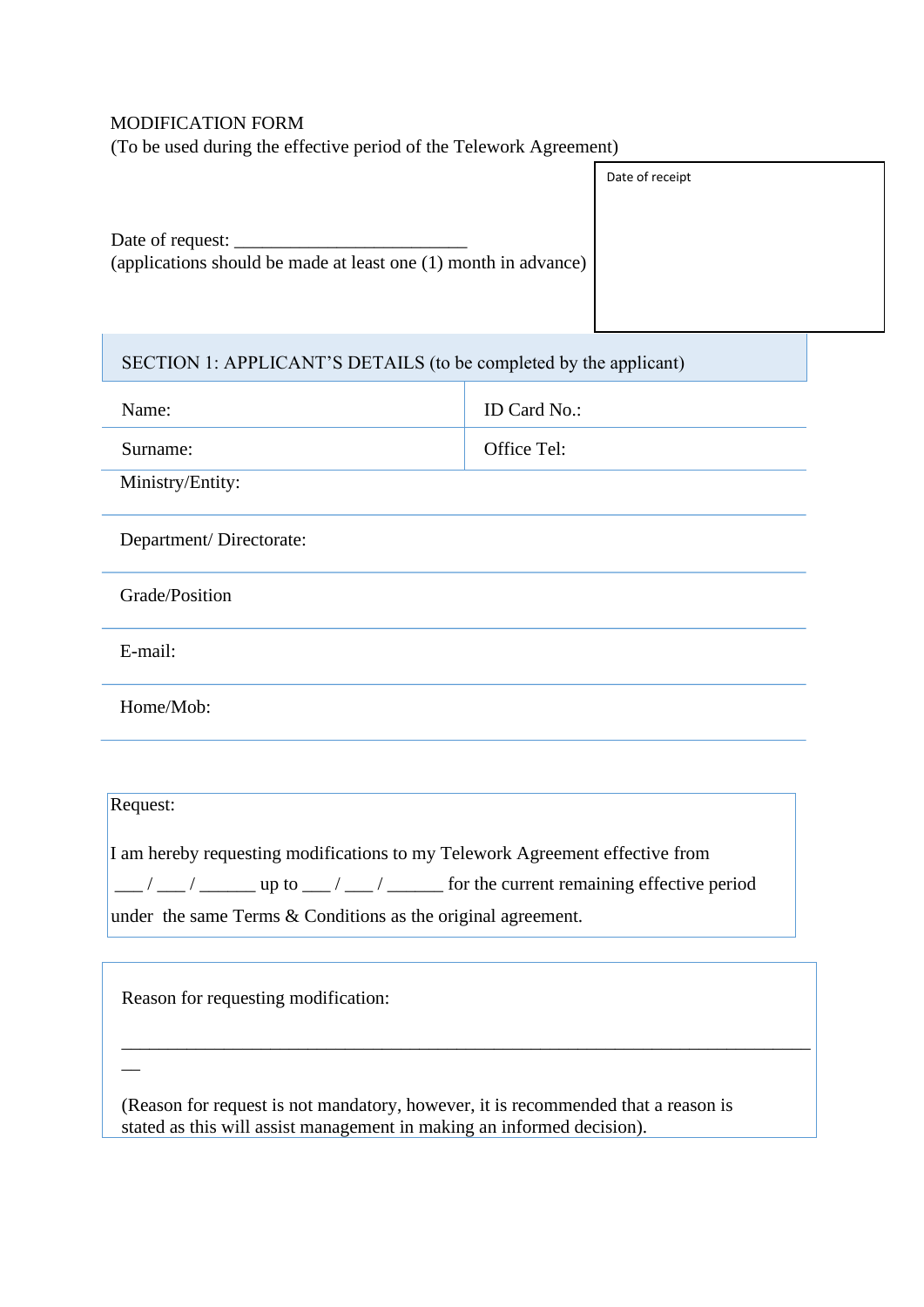YES NO

Document(s) supporting request enclosed with application:

(Please specify the modifications requested by filling only the relevant fields below. Please cross out where not applicable).

## SECTION 2: AGREED ARRANGEMENTS (between Director/Head of Department and Applicant)

Winter Work Schedule: 1 October – 15 June (specify the working schedule indicating the start/end time and breaks)

|          | Monday | Tuesday | Wednesday | Thursday | Friday | Saturday |
|----------|--------|---------|-----------|----------|--------|----------|
|          |        |         |           |          |        |          |
| Office   |        |         |           |          |        |          |
|          |        |         |           |          |        |          |
| Telework |        |         |           |          |        |          |

| Summer Work Schedule same as Winter Work Schedule<br>(If yes, there is no need to fill in the Summer Work Schedule)<br>below). | YES.<br>$\Box$ | $N()$ $\Box$ |
|--------------------------------------------------------------------------------------------------------------------------------|----------------|--------------|
| Total no. of hours at the Office:                                                                                              |                |              |
| Total no. of hours being teleworked:                                                                                           |                |              |
| Total no. of weekly hours (grand total):                                                                                       |                |              |

## Summer Work Schedule: 16 June – 30 September

(specify the working schedule indicating the start/end time and breaks)

|          | Monday | Tuesday | Wednesday | Thursday | Friday | Saturday |
|----------|--------|---------|-----------|----------|--------|----------|
|          |        |         |           |          |        |          |
| Office   |        |         |           |          |        |          |
|          |        |         |           |          |        |          |
| Telework |        |         |           |          |        |          |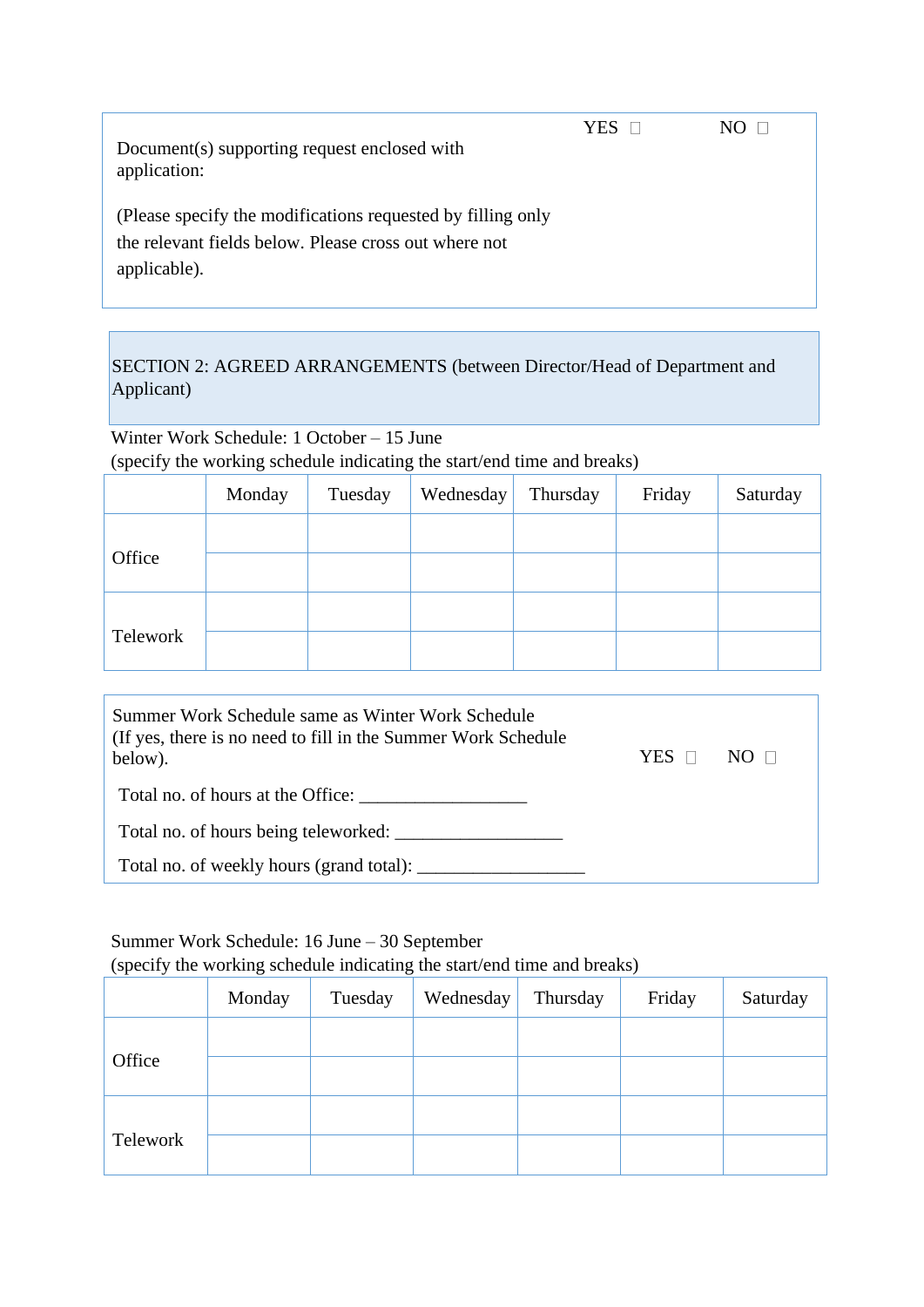Total no. of hours at the Office:

Total no. of hours being teleworked:

Total no. of weekly hours (grand total): \_\_\_\_\_\_\_\_\_\_\_\_\_\_\_\_\_\_

## FUNCTIONS TO BE PERFORMED:

(List all the tasks that are to be performed remotely from the office)

| These Tasks Supersede The Previously Agreed Tasks            |  |
|--------------------------------------------------------------|--|
| These Tasks Are Additional To The Previously Agreed<br>Tasks |  |

## LOCATION DETAILS:

(Please specify the address from where you will be e-working and where you need the e-work facilities installed)

Hardware (Tick the one applicable)

At work, do you use a desktop or a laptop?<br>Desktop  $\Box$  Laptop  $\Box$ 

| Desktop |  |
|---------|--|
|         |  |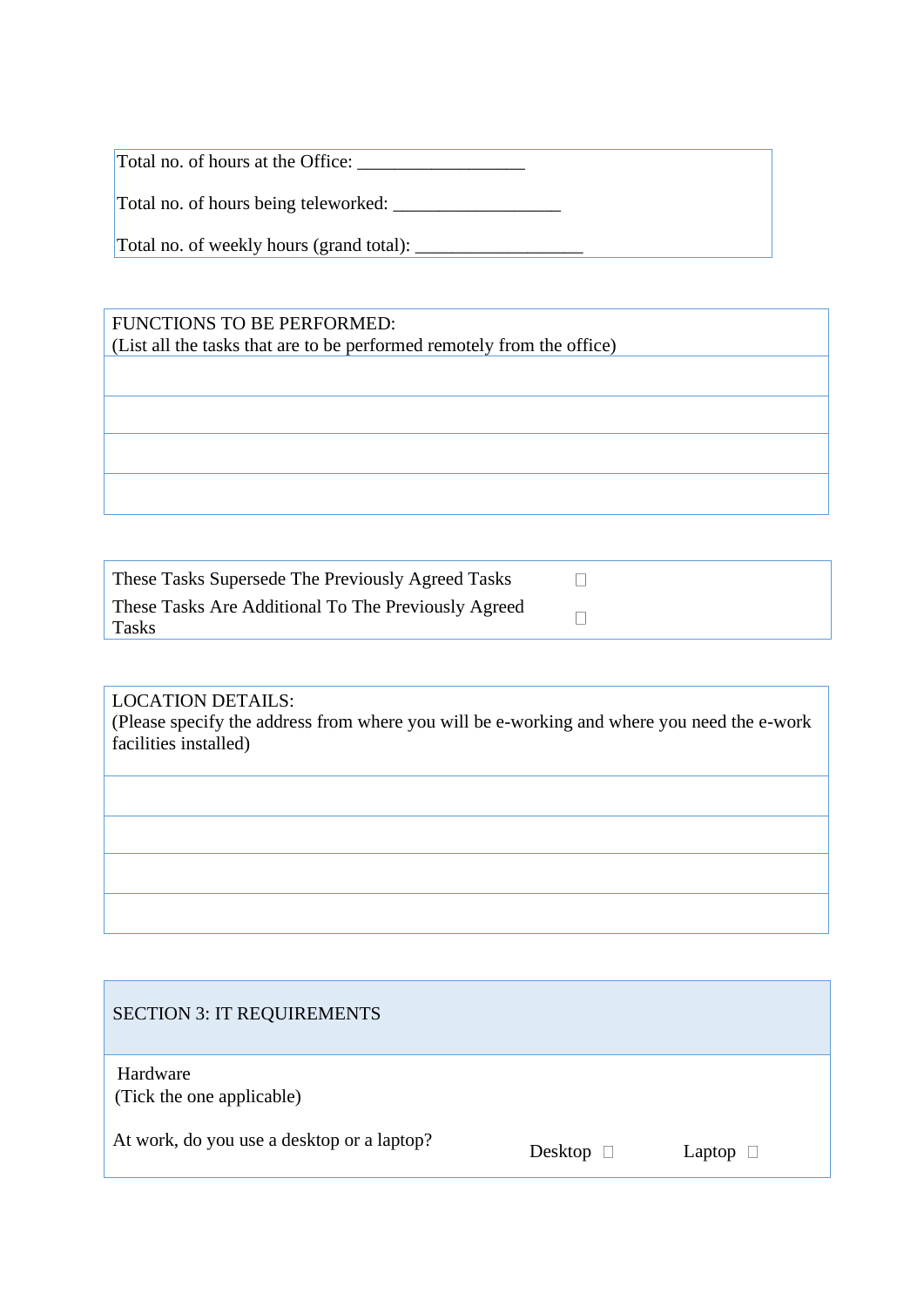| Software<br>(Please list specific software / services / applications you need access to) |  |
|------------------------------------------------------------------------------------------|--|
| I need access to the standard Office Automation software only.                           |  |
| In addition to the standard Office Automation software, I need                           |  |
| access to the following:                                                                 |  |
|                                                                                          |  |

| <b>Connectivity Requirements</b><br>(Tick the one applicable) |  |
|---------------------------------------------------------------|--|
| Tier 1: Internet, E-mail                                      |  |
| Tier 2: Internet, E-mail, VPN                                 |  |
| Tier 3: VPN                                                   |  |

| Signature:                                    |                                                               |
|-----------------------------------------------|---------------------------------------------------------------|
|                                               | Date:                                                         |
|                                               |                                                               |
| Signature:                                    | Date:                                                         |
| Not Recommended □                             |                                                               |
| <b>Section 5: Endorsement for HR Use Only</b> |                                                               |
|                                               |                                                               |
|                                               | Director responsible for People Management/Corporate Services |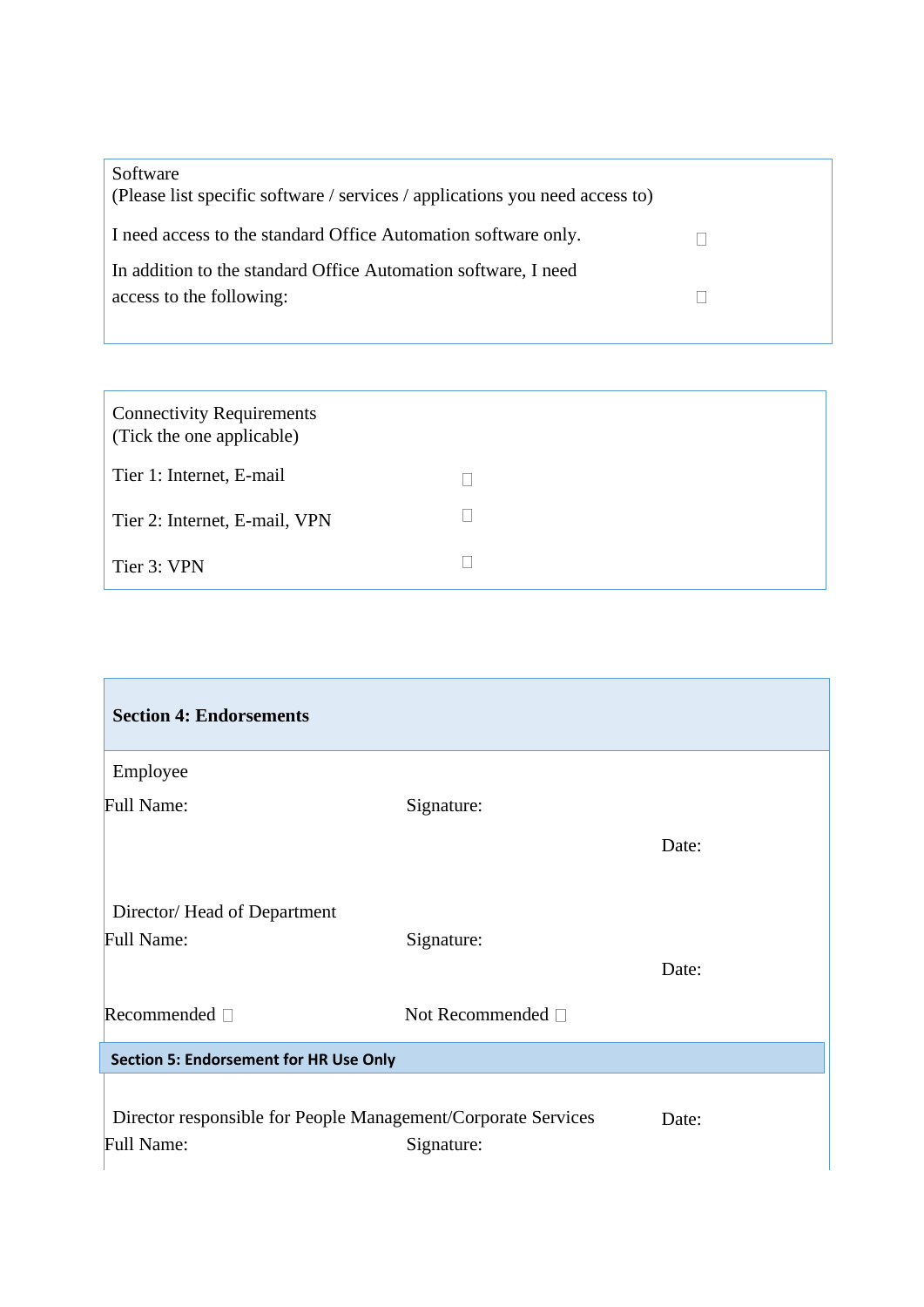| Recommended $\square$                                          | Not Recommended $\Box$ |       |
|----------------------------------------------------------------|------------------------|-------|
| <b>Permanent Secretary</b><br>Full Name:                       | Signature:             | Date: |
| Approved □                                                     |                        |       |
| Not Approved $\Box$<br>(if not approved please provide reason) |                        |       |
|                                                                |                        |       |
|                                                                |                        |       |

The information supplied in this application form shall be used exclusively by the employing Ministry for record keeping and verification purposes. Personal information provided on this application form is protected, and used in accordance with the provisions of the Data Protection Act.